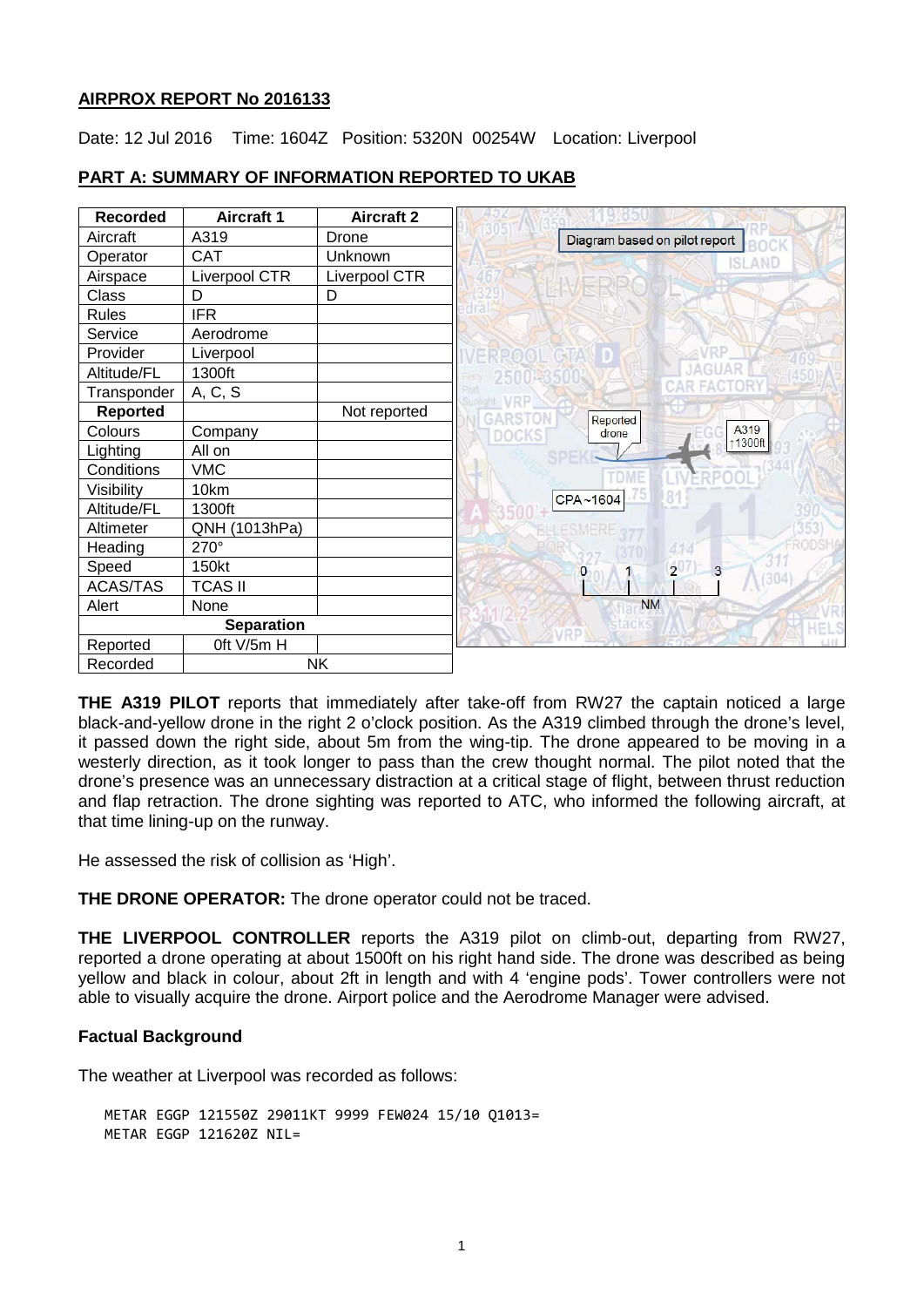## **Analysis and Investigation**

### **UKAB Secretariat**

There are no specific ANO regulations limiting the maximum height for the operation of drones that weigh 7kg or less other than if flown using FPV (with a maximum weight of 3.5kg) when 1000ft is the maximum height. Drones weighing between 7kg and 20kg are limited to 400ft unless in accordance with airspace requirements. Notwithstanding, there remains a requirement to maintain direct, unaided visual contact with the aircraft sufficient to monitor its flight path in relation to other aircraft, persons, vehicles, vessels and structures for the purpose of avoiding collisions. CAP 722 gives guidance that, within the UK, visual line of sight (VLOS) operations are normally accepted to mean a maximum distance of 500m [1640ft] horizontally and 400ft [122m] vertically from the Remote Pilot.

Neither are there any specific ANO regulations limiting the operation of drones in controlled airspace if they weigh 7kg or less other than if flown using FPV (with a maximum weight of 3.5kg) when they must not be flown in Class A, C, D or E, or in an ATZ during notified hours, without ATC permission. Drones weighing between 7kg and 20kg must not be flown in Class A, C, D or E, or in an ATZ during notified hours, without ATC permission. CAP722 gives guidance that operators of drones of any weight must avoid and give way to manned aircraft at all times in controlled Airspace or ATZ. CAP722 gives further guidance that, in practical terms, drones of any mass could present a particular hazard when operating near an aerodrome or other landing site due to the presence of manned aircraft taking off and landing. Therefore, it strongly recommends that contact with the relevant ATS unit is made prior to conducting such a flight.

The Air Navigation Order 20[1](#page-1-0)6, Article 241<sup>1</sup> states:

'A person must not recklessly or negligently cause or permit an aircraft to endanger any person or property.'

Article 94, paragraphs 2, 3 and 4 state:

(2) The person in charge of a small unmanned aircraft may only fly the aircraft if reasonably satisfied that the flight can safely be made.

(3) The person in charge of a small unmanned aircraft must maintain direct, unaided visual contact with the aircraft sufficient to monitor its flight path in relation to other aircraft, persons, vehicles, vessels and structures for the purpose of avoiding collisions.

(4) The person in charge of a small unmanned aircraft which has a mass of more than 7kg excluding its fuel but including any articles or equipment installed in or attached to the aircraft at the commencement of its flight, must not fly the aircraft

(a) in Class A, C, D or E airspace unless the permission of the appropriate air traffic control unit has been obtained;

(b) within an aerodrome traffic zone during the notified hours of watch of the air traffic control unit (if any) at that aerodrome unless the permission of any such air traffic control unit has been obtained; or

(c) at a height of more than 400 feet above the surface unless it is flying in airspace described in sub-paragraph (a) or (b) and in accordance with the requirements for that airspace.

A CAA web site<sup>[2](#page-1-1)</sup> provides information and quidance associated with the operation of Unmanned Aircraft Systems (UASs) and Unmanned Aerial Vehicles (UAVs). Additionally, the CAA has published a UAV Safety Notice<sup>[3](#page-1-2)</sup> which states the responsibilities for flying unmanned aircraft and which include the following:

 $\overline{\phantom{a}}$ 

<span id="page-1-0"></span><sup>&</sup>lt;sup>1</sup> Article 23 of the ANO 2016 details which Articles apply to small unmanned aircraft.

<span id="page-1-1"></span><sup>2</sup> www.caa.co.uk/uas

<span id="page-1-2"></span><sup>3</sup> CAP 1202